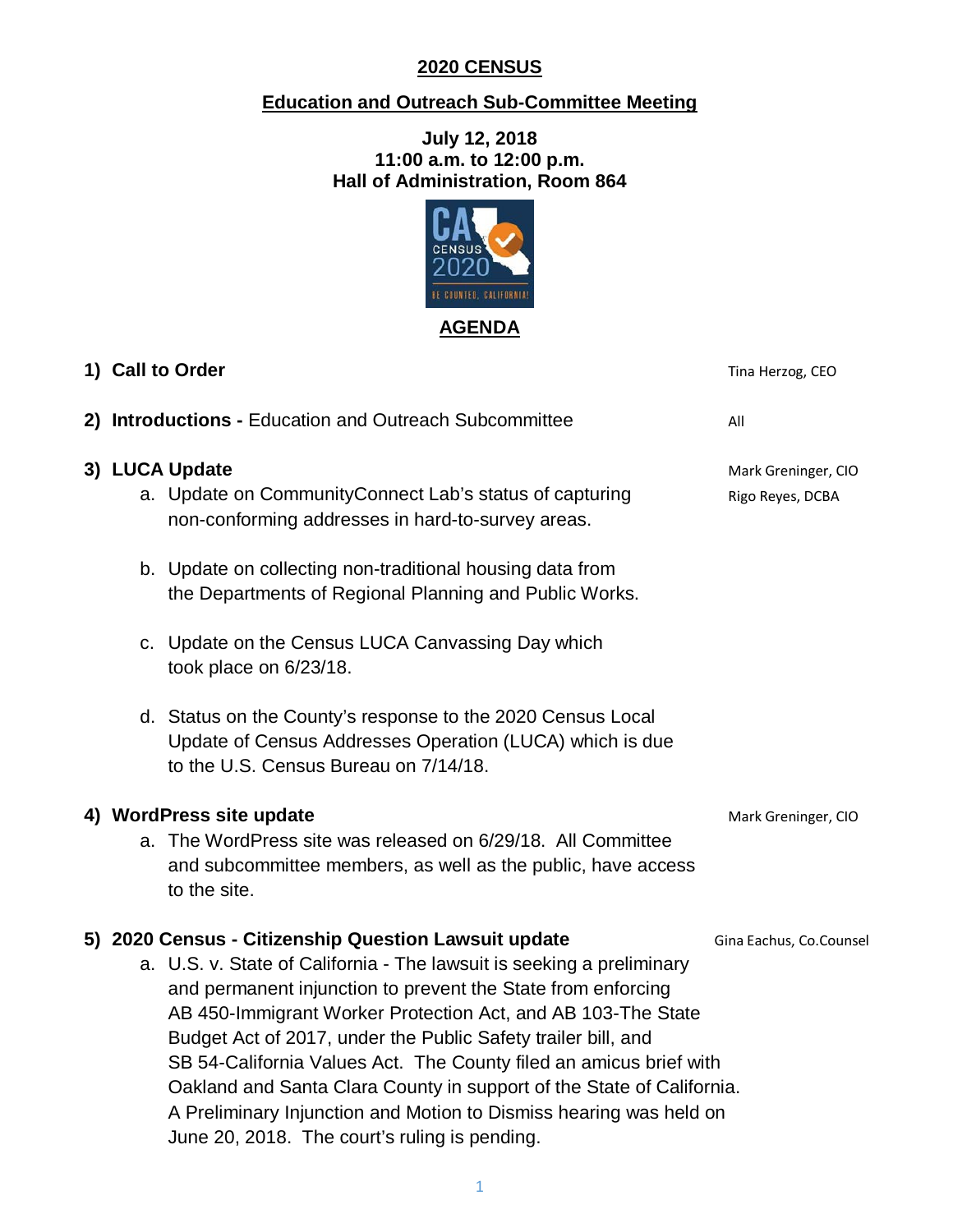2

- b. State of California v. Wilbur Ross, Secretary of Commerce, U.S. Department of Commerce; Ron Jarmin, Director, U.S. Census Bureau – County signed on as plaintiff in the State's lawsuit opposing the addition of the citizenship question to the 2020 Census. The Department of Commerce and U.S. Census Bureau filed a Motion to Dismiss the case. The hearing on the motion is set for August 9, 2018.
- c. New York v. U.S. Department of Commerce; U.S. Census Bureau New York is leading a coalition of states, cities, and mayors in challenge to the addition of the citizenship question to the 2020 Census. The U.S. Department of Commerce and Census Bureau filed a Motion to Dismiss. The hearing for argument was held on July 3, 2018 and the court's ruling on the motion to dismiss is pending.

## **6) Status of the State convenings in Los Angeles County** Tina Herzog, CEO

The State Governor's Office of Planning and Research California Complete Count team for the 2020 Census scheduled four convenings in Los Angeles County. Information on the convenings can be found on the State's website at [https://census.ca.gov.](https://census.ca.gov/)

- a. Report on the two June 2018 State hosted convenings:
	- 6/26/18 Regional Convening in **San Gabriel Valley**, hosted at the Grace Black Auditorium
	- 6/27/18 Regional Convening in **San Fernando Valley**, hosted at the San Fernando High School Social Hall
- b. The State will be hosting two convenings in August 2018:
	- 8/1/18 Regional Convening in **South Los Angeles**, to be hosted at the Holman United Methodist Church in Jefferson Park
	- 8/2/18 Regional Convening in **Long Beach**, to be hosted at the Long Beach Convention Center, Terrace Theater Lobby
- c. The State has a "Virtual Convening for Rural Counties" that will take place in October 2018.
- d. The County will be hosting a convening in the Antelope Valley on 7/25/18 and the Antelope Valley area stakeholders can participate in that convening.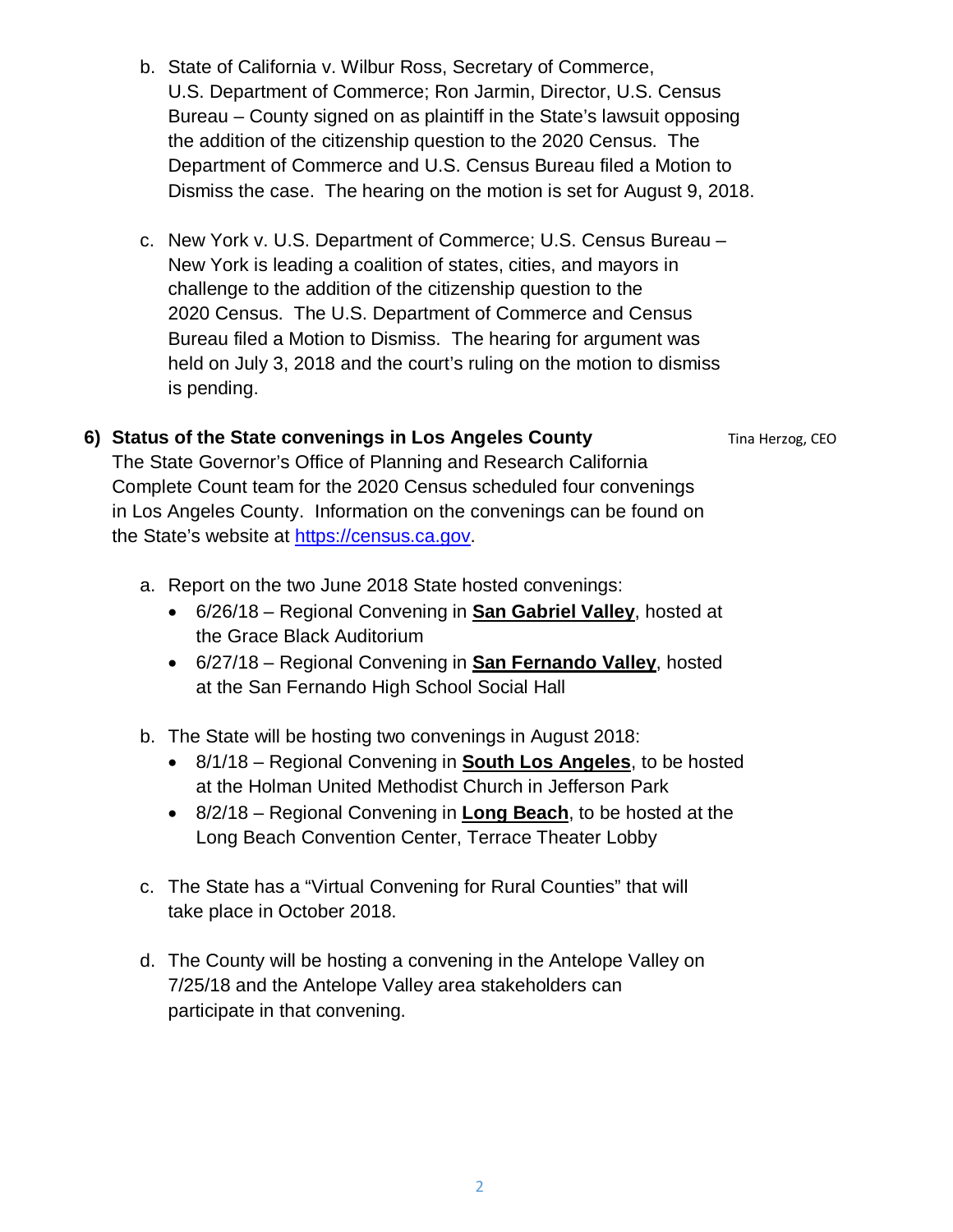| 7) State Budget Update<br>a. Governor Brown signed the State Budget on 6/27/18. The<br>Budget includes \$90.3 million for statewide outreach and other<br>efforts related to increasing the participation rate of California's<br>decennial census.                                                                                                                                                                                      | Tina Herzog, CEO                          |
|------------------------------------------------------------------------------------------------------------------------------------------------------------------------------------------------------------------------------------------------------------------------------------------------------------------------------------------------------------------------------------------------------------------------------------------|-------------------------------------------|
| 8) Update on the Departmental Sub-committee letter<br>a. The CEO sent out a letter to all County departments instructing<br>them to select the Public Information Officers (PIOs) to participate<br>in the 2020 Census planning efforts.                                                                                                                                                                                                 | Tina Herzog, CEO                          |
| 9) Health and Human Services Complete Count Committee ("CCC"):<br>a. Oral Presentations on the following Subcommittee meetings:<br><b>County Departments</b><br>$\bullet$<br>Government/Quasi-Government<br>$\bullet$<br><b>Stakeholder Organizations</b>                                                                                                                                                                                | Lisa Simmons, DPSS<br>Lourie Gladney, DHS |
| <b>10)Transportation CCC</b><br>a. Oral Presentation on the following subcommittee meetings:<br><b>County Departments and Government agencies</b>                                                                                                                                                                                                                                                                                        | Jon Trochez, DPW                          |
| 11) Countywide Outreach CCC<br>a. Oral Presentation on the following subcommittee meetings:<br><b>County/City Departments</b><br>$\bullet$<br>Government/Quasi-government<br>Municipal (cities)/Councils of Governments<br>$\circ$<br><b>Higher Education</b><br>O<br>Unions<br>$\circ$<br><b>Business/Chambers</b><br>$\Omega$<br><b>Stakeholder/Community Table</b><br>٠<br>Census Action Kiosk (CAK)<br>Other meetings and convenings | Maria Garcia, LA City<br>Tina Herzog, CEO |
| <b>12) Quarterly Status Report</b><br>a. The next Quarterly Status Report is due to the Board on<br>$7/16/18$ .<br>13) Questions                                                                                                                                                                                                                                                                                                         | Tina Herzog, CEO                          |

# **14)Public Comment**